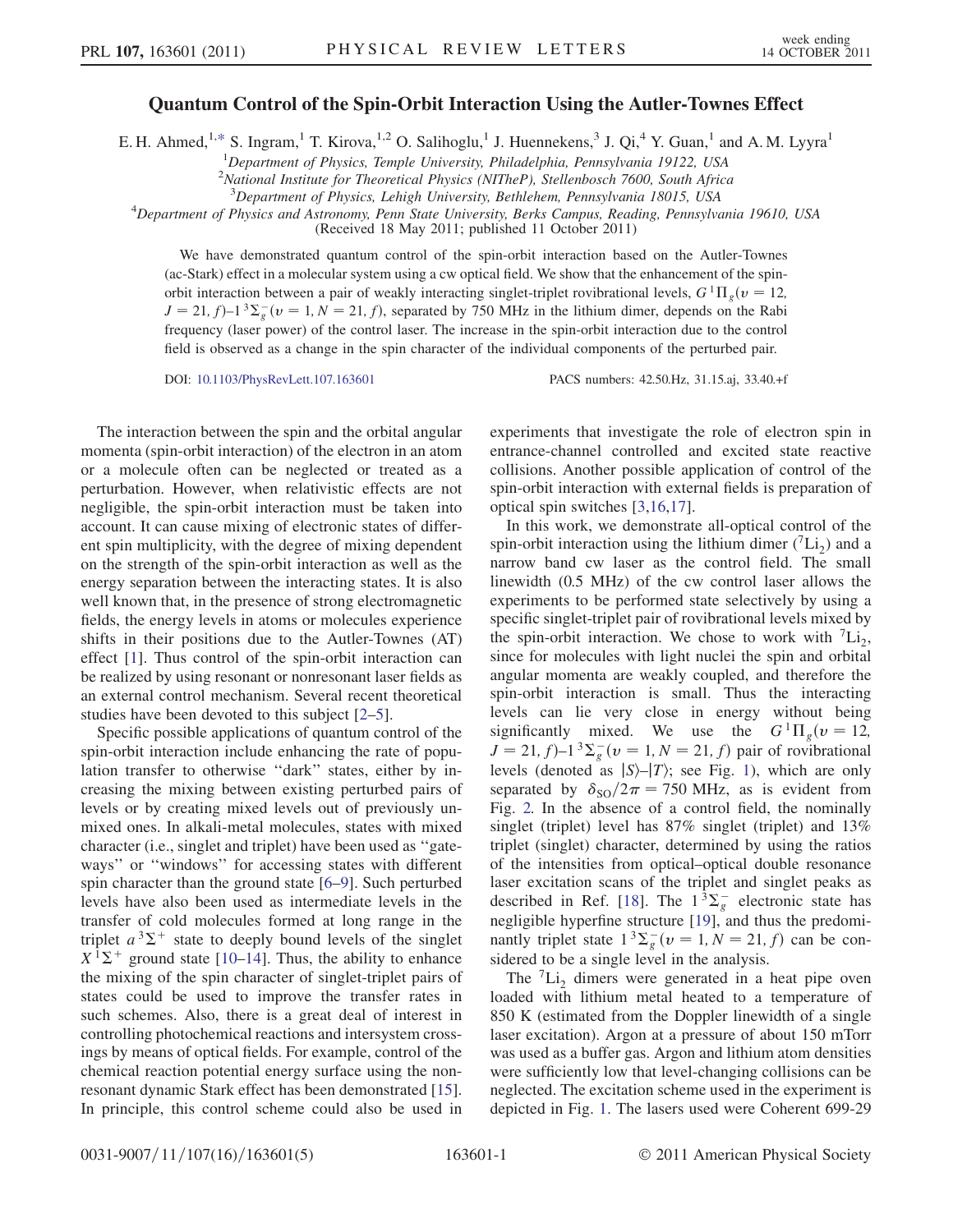<span id="page-1-0"></span>

FIG. 1. Thermal population in level  $|1\rangle$  is excited to level  $|2\rangle$ by the weak pump laser  $L_1$  (15 810.158 cm<sup>-1</sup>) and then further excited by tuning the weak probe field  $L_2$  to the mixed pair of levels  $|T\rangle$  and  $|S\rangle$ , with resonances at 17 666.136 and 17 666.162 cm<sup>-1</sup>, respectively. Laser  $L_3$  is set on resonance with the  $|S\rangle \leftrightarrow |3\rangle$  transition at 17 026.872 cm<sup>-1</sup>. Levels  $|S_0\rangle$ and  $|T_0\rangle$  are the "pure" singlet and triplet basis states, respectively (unperturbed basis set). With the control laser on,  $|S\rangle$ and  $|T\rangle$  evolve into  $|S, -AT\rangle$ ,  $|S, +AT\rangle$ , and  $|T\rangle$ . The parame-<br>ters  $\mu_s = 2.1$  D  $\mu_s = 1.8$  D  $\mu_s = 3.3$  D  $\tau_s = 1.8$  78 ns ters  $\mu_1 = 2.1$  D,  $\mu_2 = 1.8$  D,  $\mu_3 = 3.3$  D,  $\tau_2 = 18.78$  ns,  $\tau_{S_0} = 16.21$  ns,  $\tau_{T_0} = 9.27$  ns, and  $\tau_3 = 18.90$  ns were calculated from molecular data [\[19,](#page-4-3)[21](#page-4-5)[–24\]](#page-4-6) by using LEVEL [\[25\]](#page-4-7).

narrow band tunable ring dye lasers. The pump  $(L_1)$  and probe  $(L_2)$  lasers counterpropagated through the oven. The control laser  $(L_3)$  copropagated with the pump laser. The pump and probe laser powers were kept as low as possible while maintaining a good signal to noise ratio;  $P_1$  = 100  $\mu$ W and  $P_2 = 2.5$  mW. The spot radii of the pump and probe lasers ( $r_1 = 125 \mu m$  and  $r_2 = 130 \mu m$ ) were

<span id="page-1-1"></span>

FIG. 2 (color). Optical–optical double resonance spectra recorded by monitoring the fluorescence to the  $A^{T} \Sigma_{u}^{+}(v' = 10, l' = 21)$  level (singlet channel, black line) and to a few 10,  $J' = 21$ ) level (singlet channel, black line) and to a few low lying rovibrational levels of the  $b^3\Pi_u$  state (triplet channel, red line) as a function of the detuning of the probe laser. The control laser was blocked during these scans. The dotted lines represent simulations of the experimental spectra.

chosen to be about half that of the control laser ( $r_3$  = 230  $\mu$ m). Thus, only molecules that interact with the central portion of the control laser Gaussian spatial profile  $(TEM_{00})$  were probed, thereby ensuring control laser electric field homogeneity in the interaction region.

In the experiment, we have observed the spin character of the mixed pair of levels  $|S\rangle - |T\rangle$  by simultaneously recording fluorescence from them to lower lying singlet and triplet levels (see Fig. [1\)](#page-1-0). In order to monitor the triplet character, we detected fluorescence to a few lower lying rovibrational levels of the  $b^3\Pi_u$  electronic state (collectively labeled  $|5\rangle$  in Fig. [1](#page-1-0)), around 450 nm, with a photomultiplier tube (PMT) mounted on one of the side arms of the heat pipe. To prevent the yellow and red laser scatter from saturating the PMT, a blue bandpass glass filter was placed in front of the photocathode. Because of spectral congestion, we chose to monitor the singlet character by observing fluorescence to a specific  $A^T \Sigma_u^+$  rovi-<br>brational level level  $|A\rangle$  in Fig. 1, at 559.4 nm by using a brational level, level  $|4\rangle$  in Fig. [1](#page-1-0), at 559.4 nm by using a SPEX 1404 double grating monochromator (equipped with a cooled PMT) in the role of a narrow bandpass filter. The pump laser was mechanically modulated, and the signal from each PMT was amplified by using a lock-in amplifier.

To model theoretically the experimental results and to confirm the nature of the observed fluorescence line shapes, we have followed the theoretical framework introduced in Ref. [\[2](#page-3-2)] and the standard density matrix formal-ism [\[20\]](#page-4-4). The evolution of the density matrix  $\rho$  of our system is governed by the equation of motion

<span id="page-1-2"></span>
$$
\frac{\partial \rho}{\partial t} = -\frac{i}{\hbar} [H, \rho] + \text{(relaxation terms)}, \tag{1}
$$

where the relaxation terms account for physical processes such as spontaneous decay of levels, collisions, etc. [[20](#page-4-4)].

The total Hamiltonian  $H$  of the system can be expressed as the sum of three parts:  $H = H_{\text{mol}} + H_{\text{SO}} + H_{\text{int}}$ . The Hamiltonian of the unperturbed molecule,  $H_{\text{mol}}$ , is diagonal in the basis set of the unperturbed molecular states and can be expressed as  $H_{\text{mol}} = \sum_k \varepsilon_k |k\rangle\langle k|$ , where the  $\varepsilon_k$  are<br>its eigenvalues and the levels are labeled as in Fig. 1. its eigenvalues and the levels are labeled as in Fig. [1](#page-1-0). Because the spin-orbit interaction in <sup>7</sup>Li<sub>2</sub> ( $\sim 0.1 \text{ cm}^{-1}$ ) is much smaller than the typical spacing between the individual rovibrational levels in the electronic states ( $\sim$  20 cm<sup>-1</sup> at  $J = 20$ ), we consider that the perturbation  $H<sub>SO</sub>$  mixes only the closely spaced pair of unperturbed pure singlet  $|S_0\rangle$  and pure triplet  $|T_0\rangle$  states (eigenstates of  $H_{\text{mol}}$ ). The result of the spin-orbit perturbation as shown in Fig. [1](#page-1-0) is the creation of the mixed states  $|S\rangle$  and  $|T\rangle$ given by  $|S\rangle = \alpha |S_0\rangle - \beta |T_0\rangle$  and  $|T\rangle = \alpha |T_0\rangle + \beta |S_0\rangle$ , where  $\alpha$  and  $\beta$  are mixing coefficients and  $\alpha^2 + \beta^2 = 1$  $(\alpha^2 = 0.87 \text{ and } \beta^2 = 0.13)$ . The spin-orbit interaction part of the Hamiltonian of the system,  $H<sub>SO</sub>$ , can be expressed simply as  $H_{\text{SO}} = \hbar \alpha \beta \delta_{\text{SO}}$  [\[7](#page-3-10)[,18\]](#page-4-2), where  $\delta_{\text{SO}}$  is the separation in energy between the mixed levels  $|S\rangle$  and  $|T\rangle$ . Finally, once the laser fields are turned on, we must include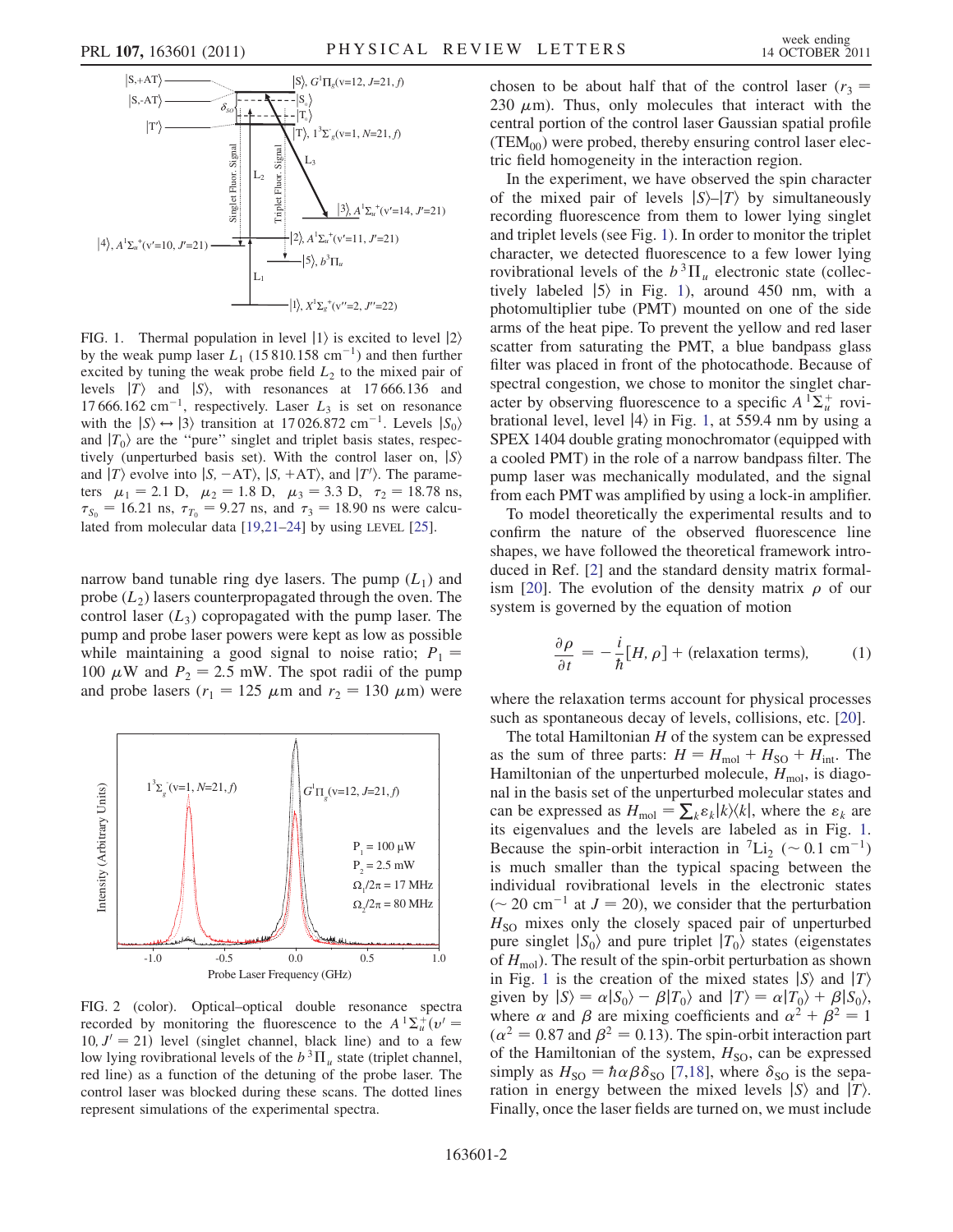$H_{int}$  in the Hamiltonian.  $H_{int}$  represents the interaction of the molecule with the optical fields and in the dipole approximation has the form  $-\vec{\mu} \cdot \vec{E}$ , where  $\vec{\mu}$  is the transition dipole moment between the levels coupled by a laser with electric field  $\dot{E}$ .

We solve Eq.  $(1)$  $(1)$  under the steady state condition in the interaction picture where the Hamiltonian of the system,  $H<sub>I</sub>$ , after applying the rotating wave approximation, has the explicit form

$$
\frac{H_I}{\hbar} = \alpha \beta \delta_{\text{SO}}(|S_0\rangle\langle T_0| + |T_0\rangle\langle S_0|) + \frac{\Omega_1}{2}(|2\rangle\langle 1| + |1\rangle\langle 2|)
$$

$$
+ \frac{\Omega_2}{2}(|S_0\rangle\langle 2| + |2\rangle\langle S_0|) + \frac{\Omega_3}{2}(|3\rangle\langle S_0| + |S_0\rangle\langle 3|)
$$

$$
- (\delta_1 + \delta_2)|S_0\rangle\langle S_0| - (\delta_1 + \delta_2 + \delta_{\text{SO}}^0)|T_0\rangle\langle T_0|
$$

$$
- \delta_1|2\rangle\langle 2| - (\delta_1 + \delta_2 - \delta_3)|3\rangle\langle 3|, \tag{2}
$$

which is written in a basis of levels that are unperturbed by either the optical fields or the spin-orbit interaction. Here  $\delta_i \equiv \Delta_i \pm k_i v_z$  is the velocity-dependent detuning of the *i*th laser, and  $\Delta_i \equiv \omega_i - \omega_{i, \text{res}}$  are the detunings for molecules at rest in the lab frame.  $\omega_i$  is the frequency of the *i*th laser, and  $\omega_{\text{ires}}$  is the resonance transition frequency between the corresponding unperturbed levels.  $\delta_{SO}^0$  is<br>the splitting of the unperturbed levels [note that  $\delta_{SO}^0$  = the splitting of the unperturbed levels [note that  $\delta_{\rm SO}^0 = (\alpha^2 - \beta^2)\delta_{\rm sol}$ ]  $\Omega = \mu F/h$  is the Rabi frequency of the  $(\alpha^2 - \beta^2)\delta_{\text{SO}}$ .  $\Omega_i = \mu_i E_i/\hbar$  is the Rabi frequency of the ith laser.

When only the weak pump and the probe lasers are present, the laser interactions are minimal, and the upper levels are essentially the perturbed spin-orbit pair  $|S\rangle$  and  $|T\rangle$ . The fluorescence excitation spectrum of the  $|S\rangle - |T\rangle$ system as a function of the probe laser detuning shows a two-peak pattern as expected (see Fig. [2](#page-1-1)). We have used this relatively simple two-laser excitation spectrum to test the theoretical model. As Fig. [2](#page-1-1) shows, there is very good agreement between the two experimental traces (solid lines) and the simulations (dotted lines). The parameters used in the model were taken either from independent measurements or from theoretical calculations.

When the control field is turned on, resonantly coupling states  $|S\rangle$  and  $|3\rangle$ , we observe the nominally singlet peak splitting into two components due to the AT effect as shown in Fig. [3.](#page-2-0) The separation between the two components, labeled  $|S, -AT\rangle$  and  $|S, +AT\rangle$  (see Fig. [1\)](#page-1-0), of the split singlet peak is determined by the Rabi frequency of the control laser. The  $|S, -AT\rangle$  component of the pair is shifted closer to the nearby  $|T\rangle$  state, which leads to stronger spin-orbit interaction between them. As a result, the  $|S, -AT\rangle$  component acquires more triplet character, while the  $|T\rangle$  level shifts slightly and acquires more singlet character (transformed into the modified state  $|T'\rangle$ ),<br>demonstrated by the significant increase in the area of demonstrated by the significant increase in the area of the nominally  $1^3 \Sigma_g^-(v = 1, N = 21, f)$  peak in the singlet<br>detection channel as can be seen in Fig. 3(b). At the same detection channel as can be seen in Fig. [3\(b\).](#page-2-1) At the same time, the singlet character of the  $|S, +AT\rangle$  component is

<span id="page-2-0"></span>

<span id="page-2-1"></span>FIG. 3 (color). (a) The singlet (black line) and triplet (red line) channel spectra recorded simultaneously in the presence of the control laser. Since the  $|S, -AT\rangle$  component has acquired more triplet character (and the  $|S, +AT\rangle$  component has lost triplet character), their intensities are asymmetric in opposite directions for the singlet and triplet signals. Dotted lines represent simulations. The parameters for  $L_1$  and  $L_2$  were the same as in Fig. [2.](#page-1-1) (b) Comparison of the singlet detection channel spectra with  $(P_3 = 700 \text{ mW})$  and without  $(P_3 = 0 \text{ mW})$  the control laser. It can be seen that the singlet character of the predominantly triplet level  $1^3 \Sigma_g^-(v = 1, N = 21, f)$  is dramatically enhanced by the presence of the control laser.

enhanced due to its increased separation from the  $|T\rangle$  state (which decreases its mixing with the triplet level). The two AT split components of the predominantly singlet level now have different amounts of singlet and triplet character from each other. This results in an asymmetric line shape of the AT pair intensity distribution, in both the singlet and triplet detection channels, as is evident from Fig. [3\(a\).](#page-2-1) We note that asymmetric AT split intensity distributions can also be observed when the control field is slightly off resonance. But, in the present case, the fact that the asymmetry is in the opposite sense for the singlet and triplet channels shows that the asymmetry observed here is due to the different amount of mixing of the two components of the AT pair with the  $|T\rangle$  state.

To estimate how the character of the nominally triplet level  $1^3 \Sigma_g^-(v = 1, N = 21, f)$  changes in the presence of<br>the control legar we consider that state  $|T'|$  is a superpo the control laser, we consider that state  $|T'\rangle$  is a superpo-<br>sition of the unnerturbed levels  $|T_{\phi}\rangle$   $|S_{\phi}\rangle$  and  $|3\rangle$  We write sition of the unperturbed levels  $|T_0\rangle$ ,  $|S_0\rangle$ , and  $|3\rangle$ . We write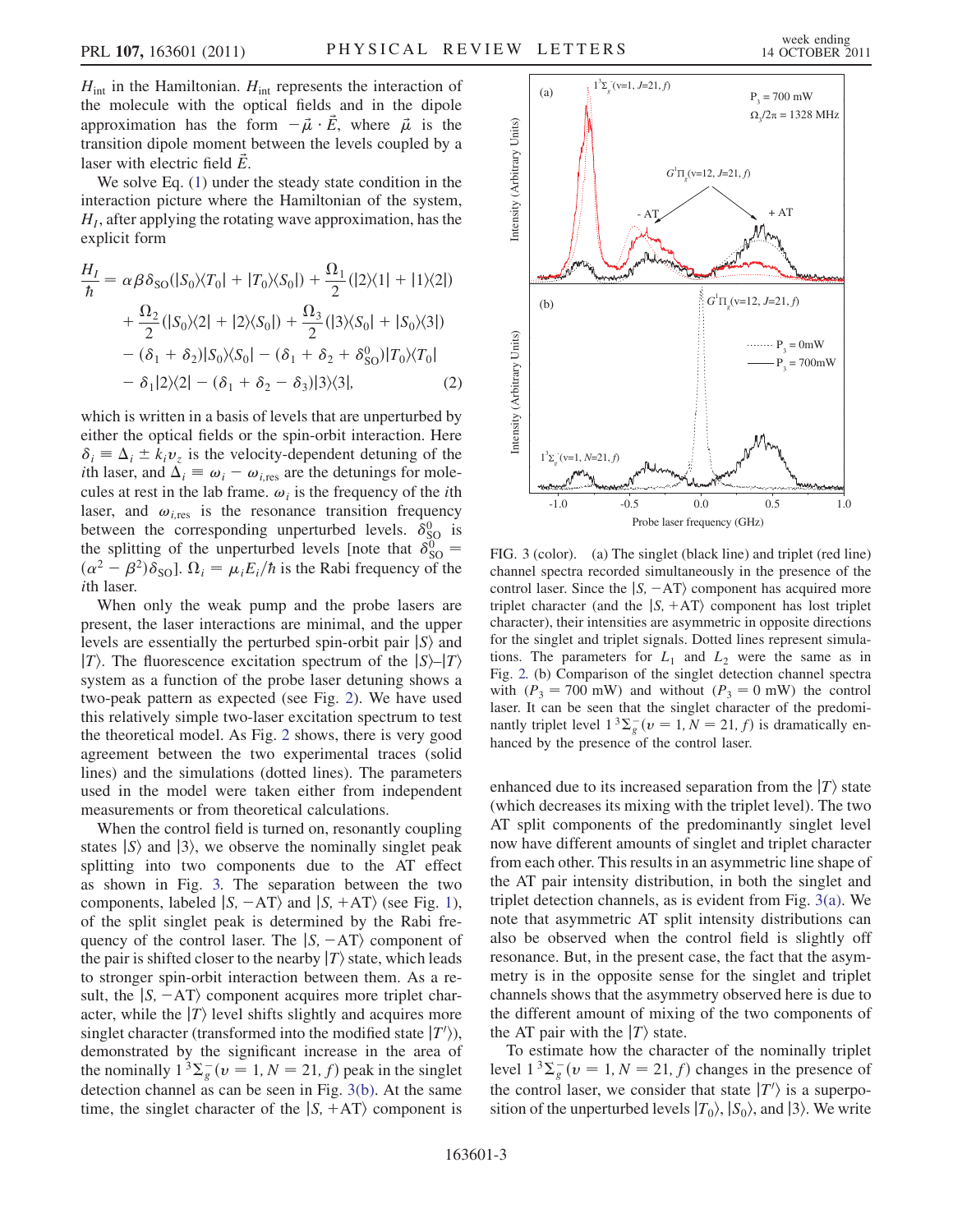<span id="page-3-11"></span>

FIG. 4. Dependence of the singlet-triplet mixing and the magnitude of the AT splitting on the control laser power. The spectra were recorded by monitoring singlet fluorescence to the  $A^{T} \Sigma_{u}^{+}(v' = 10, J' = 21)$  level. The leftmost peak in each spec-<br>trum, corresponds, to fluorescence, from the level  $T'$  with trum corresponds to fluorescence from the level  $|T'\rangle$  with primarily  $1^3\Sigma^-(y=1, N=21, f)$  character while the peak(s) primarily  $1^3 \Sigma_g^-(v = 1, N = 21, f)$  character, while the peak(s)<br>on the right correspond to fluorescence from the AT split pair of on the right correspond to fluorescence from the AT split pair of levels  $|S, -AT\rangle$  and  $|S, +AT\rangle$  with primarily  $G<sup>1</sup>\Pi_{\varrho}(v = 12,$  $J = 21$ , f) character.

 $|T'\rangle = \alpha'|T_0\rangle + \beta'|S_0\rangle + \gamma'|3\rangle$ , where  $\alpha', \beta',$  and  $\gamma'$  are<br>the mixing coefficients with the control laser on The the mixing coefficients with the control laser on. The spin-orbit interaction only mixes  $|T_0\rangle$  with  $|S_0\rangle$  but not with  $|3\rangle$  due to the spin-orbit selection rules ( $g \leftrightarrow u$ , and  $\Delta J = 0$ ). Thus the mixing of level  $|3\rangle$  character into state  $|T'\rangle$  occurs only via the relatively small  $\beta'|S_0\rangle$  component<br>in the latter Consequently in our simple model, we set in the latter. Consequently, in our simple model, we set  $\gamma' \approx 0$ . Using  $I(t)|_{T'}\rangle/I(s)|_{T'}\rangle = \varepsilon \alpha'^2/\beta'^2$ , where  $I(t)|_{T'}\rangle$ and  $I(s)|_{T'}$  are the triplet and singlet channel fluorescence<br>intensities (peak areas) of state  $|T'|$  in Fig. 3(a), respecintensities (peak areas) of state  $|T'\rangle$  in Fig. [3\(a\)](#page-2-1), respec-<br>tively and the normalization condition  $\alpha'^2 + \beta'^2 = 1$  we tively, and the normalization condition  $\alpha^{2} + \beta^{2} = 1$ , we calculate  $\alpha^{2} = 0.72$  and  $\beta^{2} = 0.28$ . The relative efficiency of detecting singlet vs triplet fluorescence  $\varepsilon$  is calculated from the data in Fig. [2](#page-1-1) by following Ref. [[18\]](#page-4-2). By comparing the values of  $\beta^2$  and  $\beta'^2$ , we see that the singlet character of the nominally triplet state has been enhanced by more than a factor of 2, from 13% to 28%, when the control laser with power of 700 mW is turned on.

By varying the amplitude of the control laser field, one can enhance or reduce the spin-orbit interaction. The control effect depends on the magnitude of the induced shift in the position of the levels relative to the natural spin-orbit splitting  $\delta_{\text{SO}}$ . Figure [4](#page-3-11) shows probe laser scans with detection of the singlet fluorescence for a number of power levels of the control laser. At low power values (100 mW), there is no measurable enhancement of the mixing and the AT split components are symmetric. Increasing the control laser power leads to an increase in the mixing. The leftmost peak, corresponding to the level with primarily  $1^3\Sigma_g^-(v=1, N=21, f)$  (triplet) character,<br>grows in the singlet detection channel, and the AT split pair grows in the singlet detection channel, and the AT split pair of peaks becomes more and more asymmetric. At higher control laser powers (500–700 mW), a shift in the position as well as a broadening of the  $1^3\Sigma_g^-(v=1, N=21, f)$ <br>neak can be observed due to the nonresonant ac-Stark peak can be observed due to the nonresonant ac-Stark effect of the control laser and the increased spin-orbit interaction of  $|T'\rangle$  with the  $|S, -AT\rangle$  component.<br>In summary, we have demonstrated all-ont

In summary, we have demonstrated all-optical frequency domain quantum control of the spin-orbit interaction in a molecular system. We observed that the application of a strong control field to the singlet component of a  ${}^{7}Li_{2}$   $G^{1}\Pi_{g}-1{}^{3}\Sigma_{g}^{-}$  singlet-triplet weakly<br>mixed pair of rovibrational levels leads to a significant mixed pair of rovibrational levels leads to a significant enhancement of their mixing and, consequently, to a significant change in their quantum state characters. We were able to enhance the singlet character of the predominantly triplet state from 13% to 28%. The change in magnitude of the spin-orbit interaction depends on the Rabi frequency (laser power) of the control laser. The results of our proofof-concept demonstration can be extended to experiments with stronger control fields, bearing in mind that the control laser does not need to be resonant with a populated ground state level. This feature is particularly useful for mitigating the effects of multiphoton ionization in such experiments.

We gratefully acknowledge valuable discussions with Dr. F.C. Spano on the theoretical model and financial support from NSF Grants No. PHY 0555608, No. PHY 0855502, and No. PHY 0968898.

<span id="page-3-0"></span>[\\*C](#page-0-0)orresponding author.

erahmed@temple.edu

- <span id="page-3-2"></span><span id="page-3-1"></span>[1] S. H. Autler and C. H. Townes, [Phys. Rev.](http://dx.doi.org/10.1103/PhysRev.100.703) 100, 703 [\(1955\)](http://dx.doi.org/10.1103/PhysRev.100.703).
- <span id="page-3-9"></span>[2] T. Kirova and F.C. Spano, [Phys. Rev. A](http://dx.doi.org/10.1103/PhysRevA.71.063816) 71, 063816 [\(2005\)](http://dx.doi.org/10.1103/PhysRevA.71.063816).
- [3] M. V. Korolkov and J. Manz, [J. Chem. Phys.](http://dx.doi.org/10.1063/1.1753256) 120, 11522 [\(2004\)](http://dx.doi.org/10.1063/1.1753256).
- <span id="page-3-3"></span>[4] J. González-Vázquez et al., [Chem. Phys. Lett.](http://dx.doi.org/10.1016/j.cplett.2006.09.085) 431, 231 [\(2006\)](http://dx.doi.org/10.1016/j.cplett.2006.09.085).
- <span id="page-3-4"></span>[5] J. González-Vázquez et al., [J. Chem. Phys.](http://dx.doi.org/10.1063/1.2355492) 125, 124315 [\(2006\)](http://dx.doi.org/10.1063/1.2355492).
- <span id="page-3-10"></span>[6] L. Li and R. W. Field, [J. Phys. Chem.](http://dx.doi.org/10.1021/j100239a011) 87, 3020 [\(1983\)](http://dx.doi.org/10.1021/j100239a011).
- [7] X. Xie and R. W. Field, [Chem. Phys.](http://dx.doi.org/10.1016/0301-0104(85)80130-0) 99, 337 (1985).
- <span id="page-3-5"></span>[8] L. Li et al., [J. Chem. Phys.](http://dx.doi.org/10.1063/1.463971) 97, 8835 (1992).
- <span id="page-3-6"></span>[9] A. M. Lyyra et al., [Phys. Rev. Lett.](http://dx.doi.org/10.1103/PhysRevLett.66.2724) **66**, 2724 (1991).
- [10] J.M. Sage et al., Phys. Rev. Lett. 94[, 203001 \(2005\).](http://dx.doi.org/10.1103/PhysRevLett.94.203001)
- [11] K.-K. Ni et al., Science 322[, 231 \(2008\).](http://dx.doi.org/10.1126/science.1163861)
- [12] J.G. Danzl et al., Science 321[, 1062 \(2008\).](http://dx.doi.org/10.1126/science.1159909)<br>[13] M. Viteau et al., Science 321, 232 (2008).
- <span id="page-3-7"></span>M. Viteau et al., Science 321[, 232 \(2008\)](http://dx.doi.org/10.1126/science.1159496).
- <span id="page-3-8"></span>[14] S. Ghosal et al., New J. Phys. 11[, 055011 \(2009\)](http://dx.doi.org/10.1088/1367-2630/11/5/055011).
- [15] B.J. Sussman et al., Science 314[, 278 \(2006\).](http://dx.doi.org/10.1126/science.1132289)